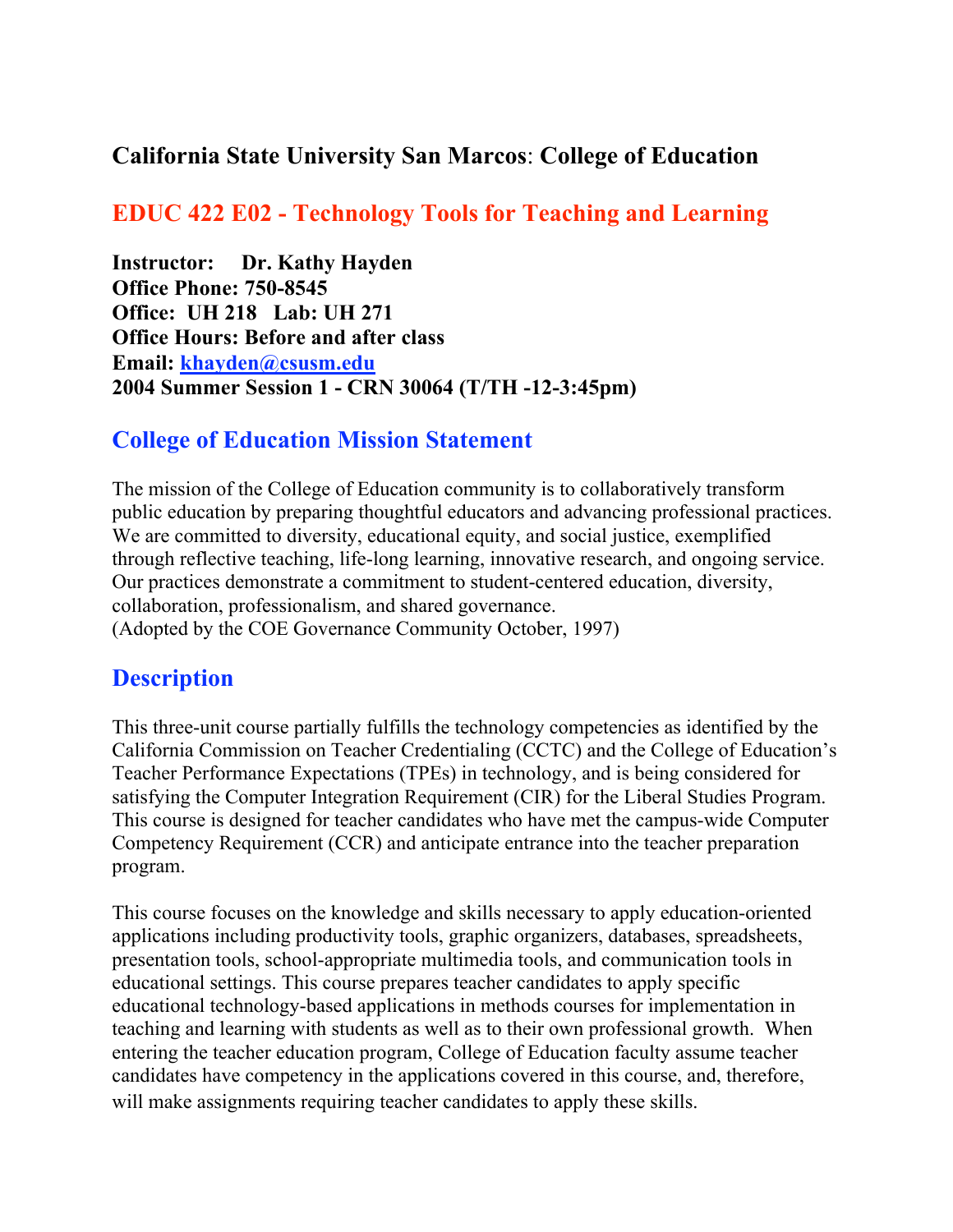# Teacher Performance Expectation (TPE) Competencies

This course is designed to help teachers seeking the Multiple and Single Subjects Credential to develop the skills, knowledge, and attitudes necessary to assist schools and districts in implementing an effective program for all students. The successful candidate will be able to merge theory and practice in order to realize a comprehensive and extensive educational program for all students. The following TPEs are addressed in this course:

Primary Emphasis TPE 14 CSUSM Educational Technology (Based on ISTE NETS: see below)

Secondary Emphasis: TPE 4 - Making Content Accessible TPE 5 - Student Engagement TPE 6 - Developmentally Appropriate Teaching Practices TPE 7 - Teaching English Language Learners TPE 12 - Professional, legal and ethical TPE 13 - Professional Growth

## National Educational Technology Standards for Teachers (NETS-T)

Teaching Performance Expectation (TPE 14) is based on ISTE NETS standards I-VI (See www.iste.org) for detailed information). This course focuses on ISTE NETS-T standards I, V, and VI and will introduce standards II, III and IV:

#### I. TECHNOLOGY OPERATIONS AND CONCEPTS.

Teachers demonstrate a sound understanding of technology operations and concepts. Teachers:

- A. Demonstrate introductory knowledge, skills, and understanding of concepts related to technology (as described in the ISTE National Education Technology Standards for Students NETS-S).
- B. Demonstrate continual growth in technology knowledge and skills to stay abreast of current and emerging technologies.

#### V. PRODUCTIVITY AND PROFESSIONAL PRACTICE.

Teachers use technology to enhance their productivity and professional practice. Teachers:

A. Use technology resources to engage in ongoing professional development and lifelong learning.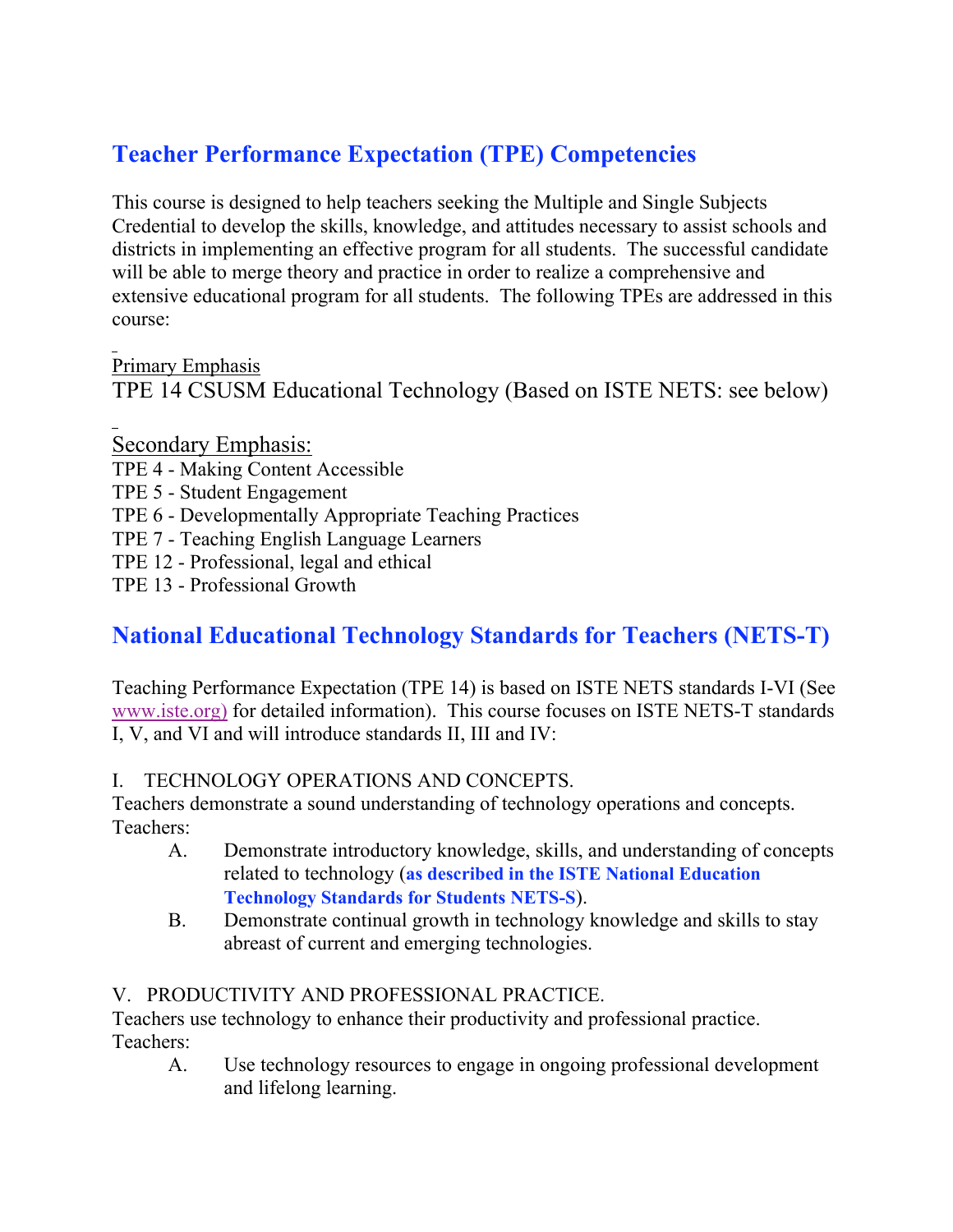- B. Continually evaluate and reflect on professional practice to make informed decisions regarding the use of technology in support of student learning.
- C. Apply technology to increase productivity.
- D. Use technology to communicate and collaborate with peers, parents, and the larger community in order to nurture student learning.

#### VI. SOCIAL, ETHICAL, LEGAL, AND HUMAN ISSUES.

Teachers understand the social, ethical, legal, and human issues surrounding the use of technology in PK-12 schools and apply those principles in practice. Teachers:

- A. Model and teach legal and ethical practice related to technology use.
- B. Apply technology resources to enable and empower learners with diverse backgrounds, characteristics, and abilities.
- C. Identify and use technology resources that affirm diversity.
- D. Promote safe and healthy use of technology resources.
- E. Facilitate equitable access to technology resources for all students.

## Course Objectives

Teacher candidates will demonstrate competency in:

- A. Meeting the ISTE standards I, V, and VI outlined above;
- B. Using a set of educational technology tools that are applied in teaching and learning within the credential program and used in public school settings; and
- C. Setting up an electronic portfolio using Task Stream for completion in the CSUSM teacher-credentialing program.

## **Prerequisites**

The prerequisite for this course is completion of the campus-wide computer competency requirement. This can be fulfilled by successful completion of one of the following:

- Taking the CSUSM CCR assessment or equivalent course OR
- Completion of an approved computer literacy course at the community college level.
- Teacher assessment tool during  $1<sup>st</sup>$  class meeting.

# Required Supplies

NOTE: It is not necessary to purchase the educational software, as much of the specific software titles are available on the Web in demo-version and/or available on campus.

- A. ISTE Student Online Registration: (1.800.336.5191 ) (\$25.00) Provide Instructor name, student contact information and payment information (This is not a membership).
- B. Membership to Task Stream (www.taskstream.com. See directions at: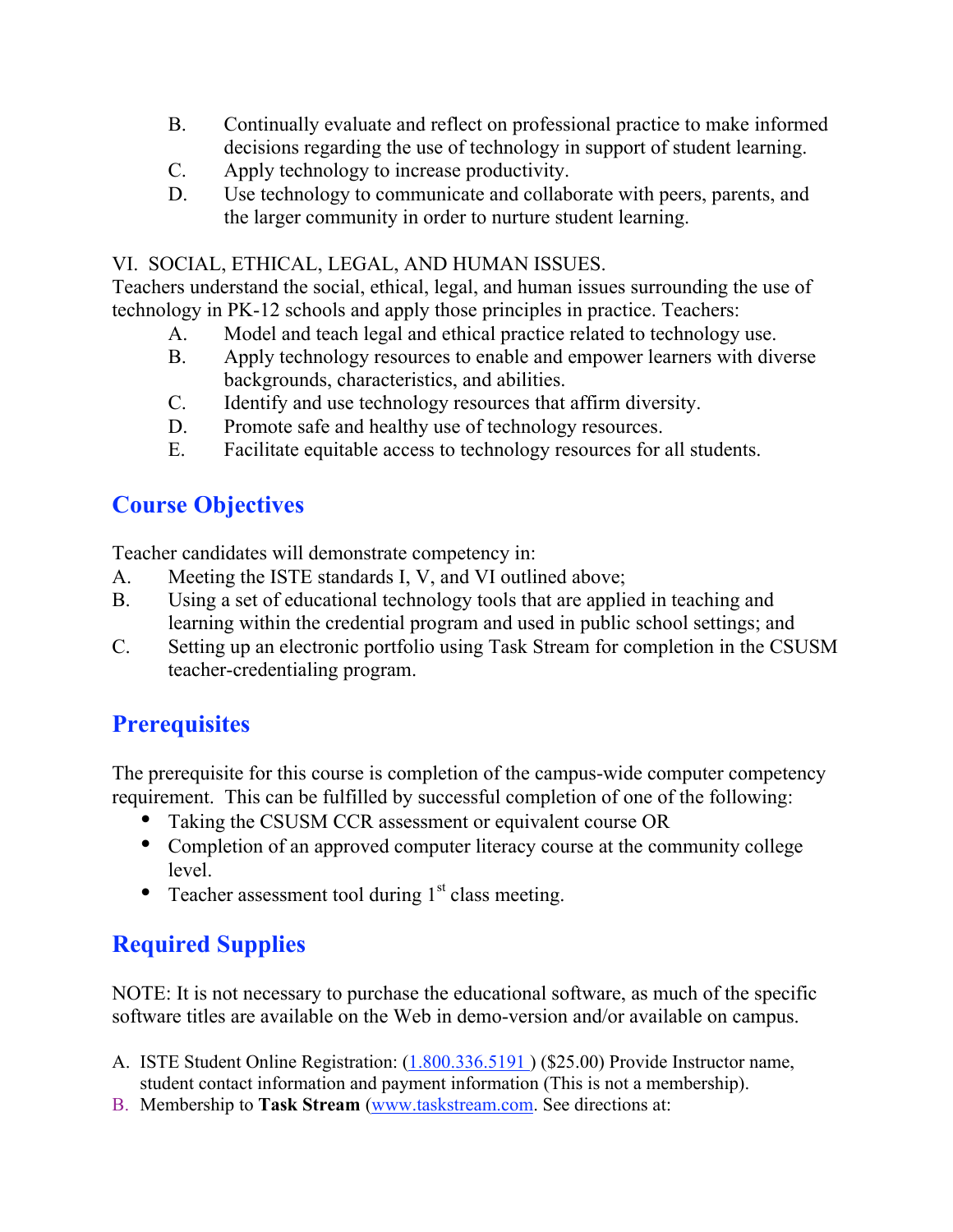http://lynx.csusm.edu/coe/eportfolio/index.aspk

- C. One CD-R or CD-RW (1x-8x speed)
- D. One mini DV Cassette for Digital Video Camera
- E. Two zip disks (100-200MB) or a USB key-drive (128MB or greater with extension cable)
- F. Use of campus email account and WebCT for course communication (provided free) \*\*Optional: ISTE, *Connecting Curriculum and Technology*

This is a volume produced by the professional association that contains the educational technology standards for students at all levels as well as sample lessons on how that standards can be implemented in teaching content. This book will be referred to in other CSUSM-COE courses. Supporting Web site www.iste.org

In order to successfully complete this course, all assignments must be completed at an acceptable level noted on assignment directions and rubrics. In addition to the assignments described below, performance assessment on the teacher candidate's ability to perform tasks using the software will be assessed. Because the content of this course contributes to passage of multiple TPEs, successful completion is imperative. Failure to successfully complete this course will prohibit a teacher candidate from continuing in the program beyond the first semester. The percentage of weight of each assignment is noted next to the description of the topic. Late assignments or assignments missing required elements receive reduced points.

#### COE Attendance Policy

*Due to the dynamic and interactive nature of courses in the College of Education, all students are expected to attend all classes and participate actively. At a minimum, students must attend more than 80% of class time, or s/he may not receive a passing grade for the course at the discretion of the instructor. Individual instructors may adopt more stringent attendance requirements. Should the student have extenuating circumstances, s/he should contact the instructor as soon as possible.*

A good student is one who adheres to standards of dependability and promptness. If more than two class sessions are missed or there is tardiness (or leave early) for more than three sessions, the teacher candidate cannot receive an A. If more than three class sessions are missed the grade earned cannot exceed a C. Late assignments will be penalized by a 5% deduction in points for each weekday late. After two weeks, late assignments receive no credit. If extraordinary circumstances occur, please make an appointment with the instructor. Remember that communication is the key to success.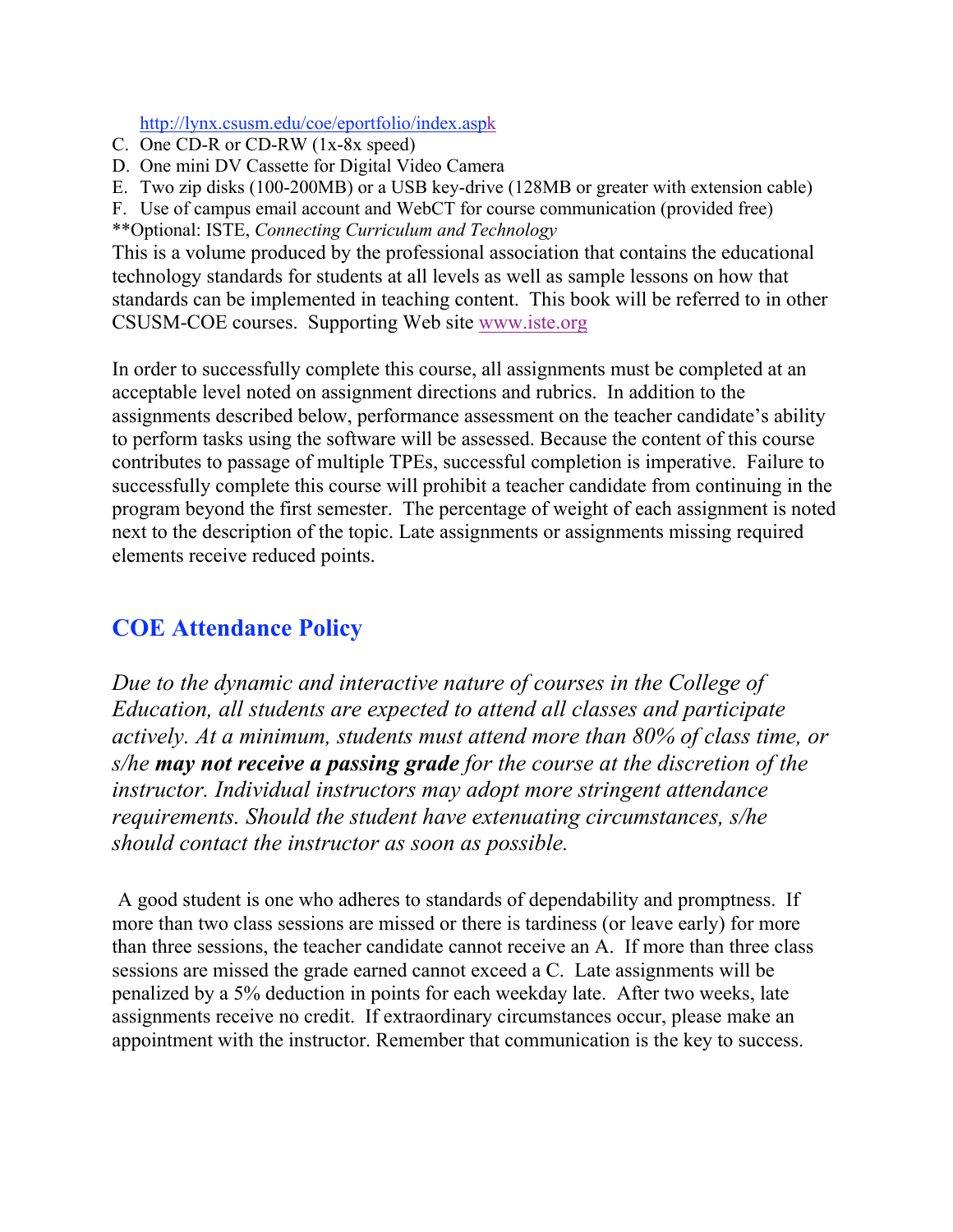In addition to attending course sessions, each student will be required to complete lab assignments each week. Some of these assignments require students use campus resources. All students must plan times they can work in labs on campus at least once per week. Students are required to check campus resources and availability of labs. Mac computers are available in ACD 202, UH 271 and UH 360 in addition to other locations such as the library  $2<sup>nd</sup>$  floor. Students are required to use campus issued-email accounts and check email and WebCT at least two times per week to communicate with instructor and peers.

## Plagiarism and Cheating

Please be sure to read and understand the university policy on plagiarism and cheating, as it will be strictly enforced. Academic dishonestly will not be tolerated and will result in a failing grade for this course and will be reported to the University.

## Authorization to Teach English Language Learners

The CSUSM credential program has been specifically designed to prepare teachers for the diversity of languages often encountered in California public school classrooms. The authorization to teach English learners is met through the infusion of content and experiences within the credential program as well as additional coursework. Students successfully completing this program receive a credential with authorization to teach English learners. (Approved by CCTC in SB2042 Program Standards, August 2002)

#### Disabled Student Services

Students with disabilities who require academic accommodations must be approved for services by providing appropriate and recent documentation to the Office of Disabled Student Services (DSS). This office is located in Craven Hall 5205 and can be contacted by phone at (760)750-4905, or TDD (760)750-4909. Students authorized by DSS to receive accommodations should meet with the instructor during office hours or by appointment.

| Assignment   | <b>Description</b>                                             |       |
|--------------|----------------------------------------------------------------|-------|
|              |                                                                | of    |
|              |                                                                | Grade |
| Intro Letter | The purpose of this assignment is for students to introduce    |       |
|              | themselves and demonstrate the ability to use a word processor |       |
|              | including a variety of formatting and graphics.                |       |
| Backflip/    | This web-based resource/tool allows the user to organize and   |       |

|  | EDUC 422 Course Assignments and Weight for Course Grades |  |  |
|--|----------------------------------------------------------|--|--|
|  |                                                          |  |  |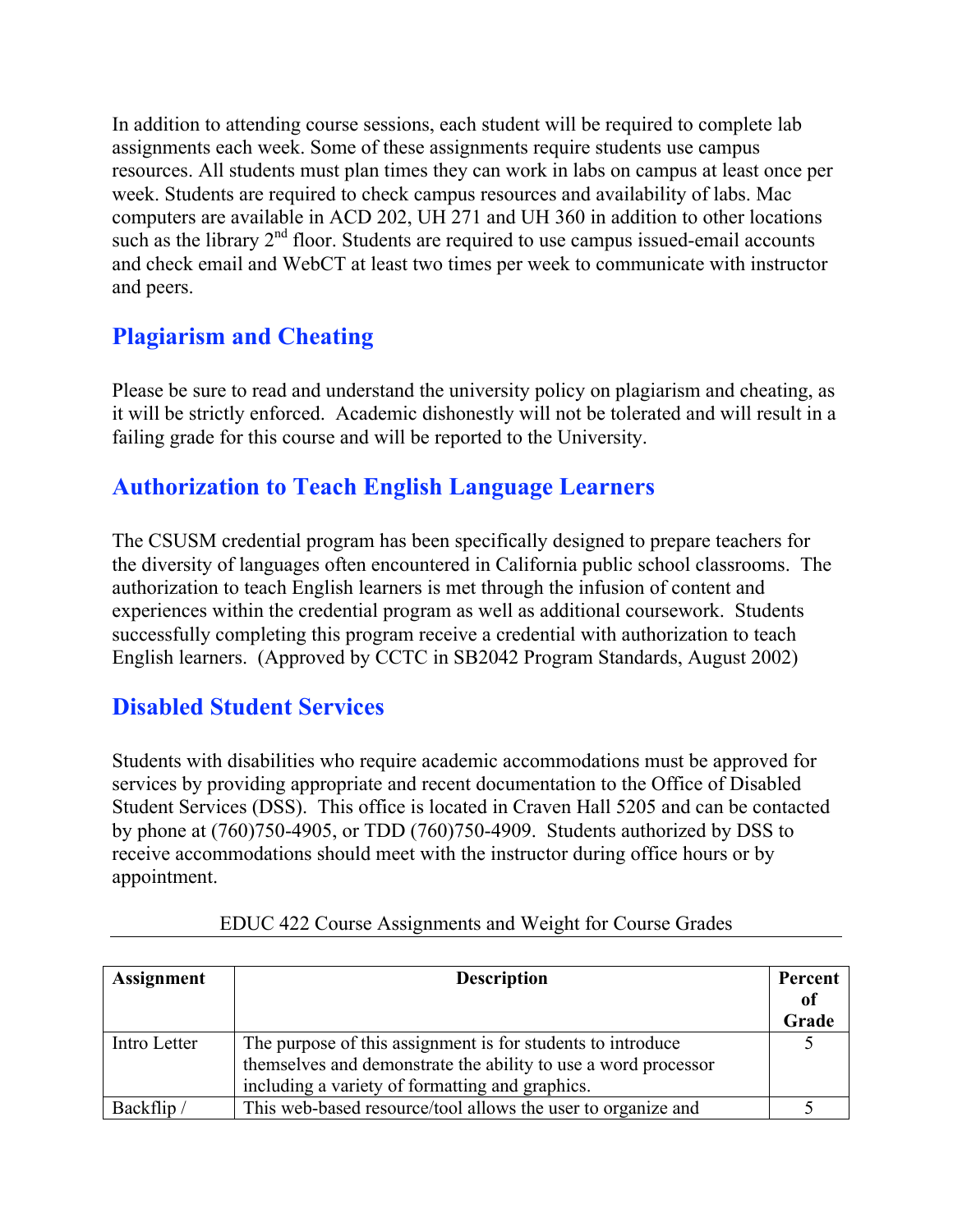| Internet      | manage online resources for projects and courses. The assignment<br>provides an opportunity for students to explore educational web sites |    |
|---------------|-------------------------------------------------------------------------------------------------------------------------------------------|----|
|               | and resources and explore and record the usefulness through                                                                               |    |
|               | descriptions. This tool will allow teacher candidates to continue to                                                                      |    |
|               | organize and share resources throughout their program experiences.                                                                        |    |
| Inspiration   | This project involves the use of concept-mapping software for                                                                             | 5  |
|               | brainstorming an educational topic using text and graphics. The                                                                           |    |
|               |                                                                                                                                           |    |
|               | activity will provide an opportunity to consider this application for                                                                     |    |
|               | support of writing with students in K-12 classrooms.                                                                                      |    |
| Filamentality | This project uses a template/tool on the web to create an activity for                                                                    | 5  |
|               | students to explore concepts related to standards and specific                                                                            |    |
|               | curriculum topics. These projects are explained and linked on a web                                                                       |    |
|               | page uploaded to a remote server for sharing with other educators.                                                                        |    |
| Copyright     | The purpose of this assignment is to become familiar with fair use                                                                        | 5  |
|               | and copyright laws, and use of appropriate APA format and                                                                                 |    |
|               | citations. Students will share their learning after becoming                                                                              |    |
|               | knowledgeable about various issues related to ISTE NETS for                                                                               |    |
|               | Teachers, Standard VI.                                                                                                                    |    |
| Journal       | Students reflect on course readings and activities from the ISTE                                                                          | 10 |
|               | website that supports topics related to the ISTE standards. Entries are                                                                   |    |
|               | made to the journal weekly. The journal is submitted at midterm and                                                                       |    |
|               | near the end of the course for credit.                                                                                                    |    |
| Spreadsheet   | This activity provides an opportunity for students to use a                                                                               | 5  |
|               | spreadsheet in a variety of ways to organize and present information.                                                                     |    |
|               | Various tasks provide an opportunity for teacher candidates to reflect                                                                    |    |
|               | on educational appropriate uses of a spreadsheet tool and                                                                                 |    |
|               | differentiate between various tools for organizing information.                                                                           |    |
| Newsletter    | Create an appealing, newsworthy, and interesting newsletter for                                                                           | 5  |
|               | parents with information about your classroom. Use of graphics,                                                                           |    |
|               | content and layout will be considered and assessed. Teacher                                                                               |    |
|               |                                                                                                                                           |    |
|               | candidates will use a rubric to provide feedback to classmates during                                                                     |    |
|               | a class meeting.                                                                                                                          |    |
| PowerPoint    | Students will create a four slide project using special features of the                                                                   | 5  |
|               | program and content related to a topic from the CA content                                                                                |    |
|               | standards. Articles from ISTE Learning and Leading with                                                                                   |    |
|               | Technology will guide the content of the project. This assignment                                                                         |    |
|               | provides students with an opportunity to use skills in researching,                                                                       |    |
|               | referencing and presentation to learn and share a topic related to                                                                        |    |
|               | educational technology issues.                                                                                                            |    |
| Database      | Students will use a database tool to input and organize information.                                                                      | 5  |
|               | A report will be generated to document skills with this tool. Students                                                                    |    |
|               | will also understand how online databases provide opportunities to                                                                        |    |
|               | search for information related to an educational topic.                                                                                   |    |
| Video         | This project involves working in groups of 3 or 4 to produce a video                                                                      | 10 |
|               | presentation focusing on standards and classroom use. Students will                                                                       |    |
|               | learn how to use digital video cameras, how to edit and prepare a                                                                         |    |